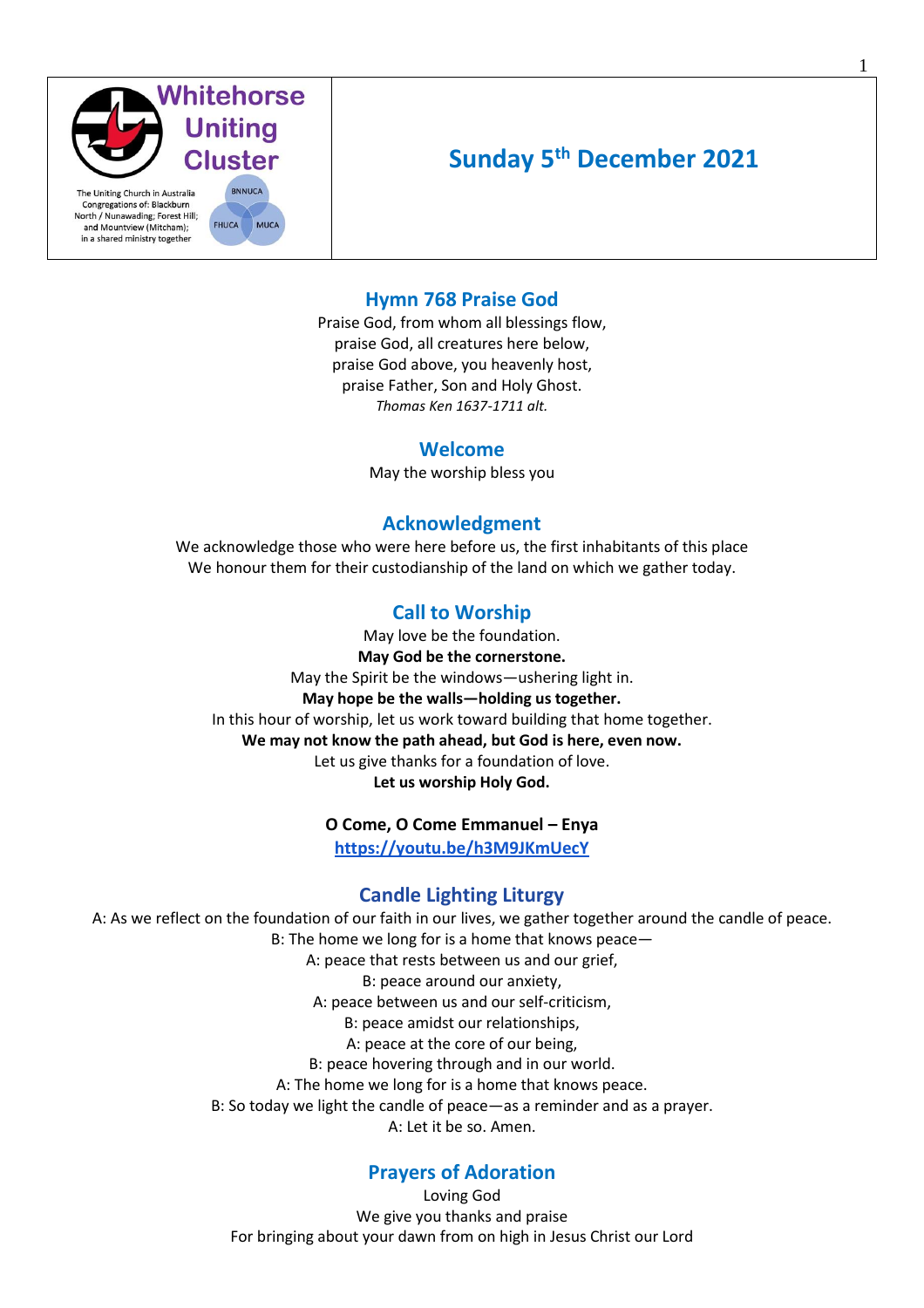The light of the world, the morning star, our living hope Jesus our Lord We give you thanks and praise for beginning a good work amongst us and bringing it to completion through all your people through the ages and through us today, as we wait for your return

#### **Response to Prayer**

Come Holy Spirit Speak into our hearts Bring God's dawn and light into our lives Grow our faith and help us believe You can bring about your promises and blessings Into our church community and lives

### **Prayer of Confession**

Holy God,

When John was Born, Zechariah leaned down and whispered words of love into his ear. We know that you do the same for us, day in and day out, yet we fail to hear it. We forget that in the beginning we were made good. We doubt that we could possibly be enough. We hustle for our self-worth and wear ourselves out aiming for perfection. We deflect words of praise. We hide behind shiny first impressions. Forgive us. Trusting our worth is the hardest job. Open our ears as you open our hearts, so that we might rest on the foundation of goodness you have laid for us. Gratefully we pray, amen. Holy Spirit,

We give you thanks and praise for making us strong in the Spirit where we can have confidence in God Where we can pray for God's will to be completed through and amongst us.

### **Words of Forgiveness**

God continues to say to us: "You are loved; you are forgiven." That is the foundation of our lives. That is the truth upon which we build our home. So breathe deeply. There is grace and peace here. Join me in proclaiming this good news: We are loved. We are forgiven. We are claimed. This is our foundation. Thanks be to God. Amen.



## **Hymn 598: Dear Father, Lord of humankind (only V 4&5)**

Drop thy still dews of quietness, till all our strivings cease; take from our souls the strain and stress, and let out ordered lives confess the beauty of thy peace, The beauty of thy peace.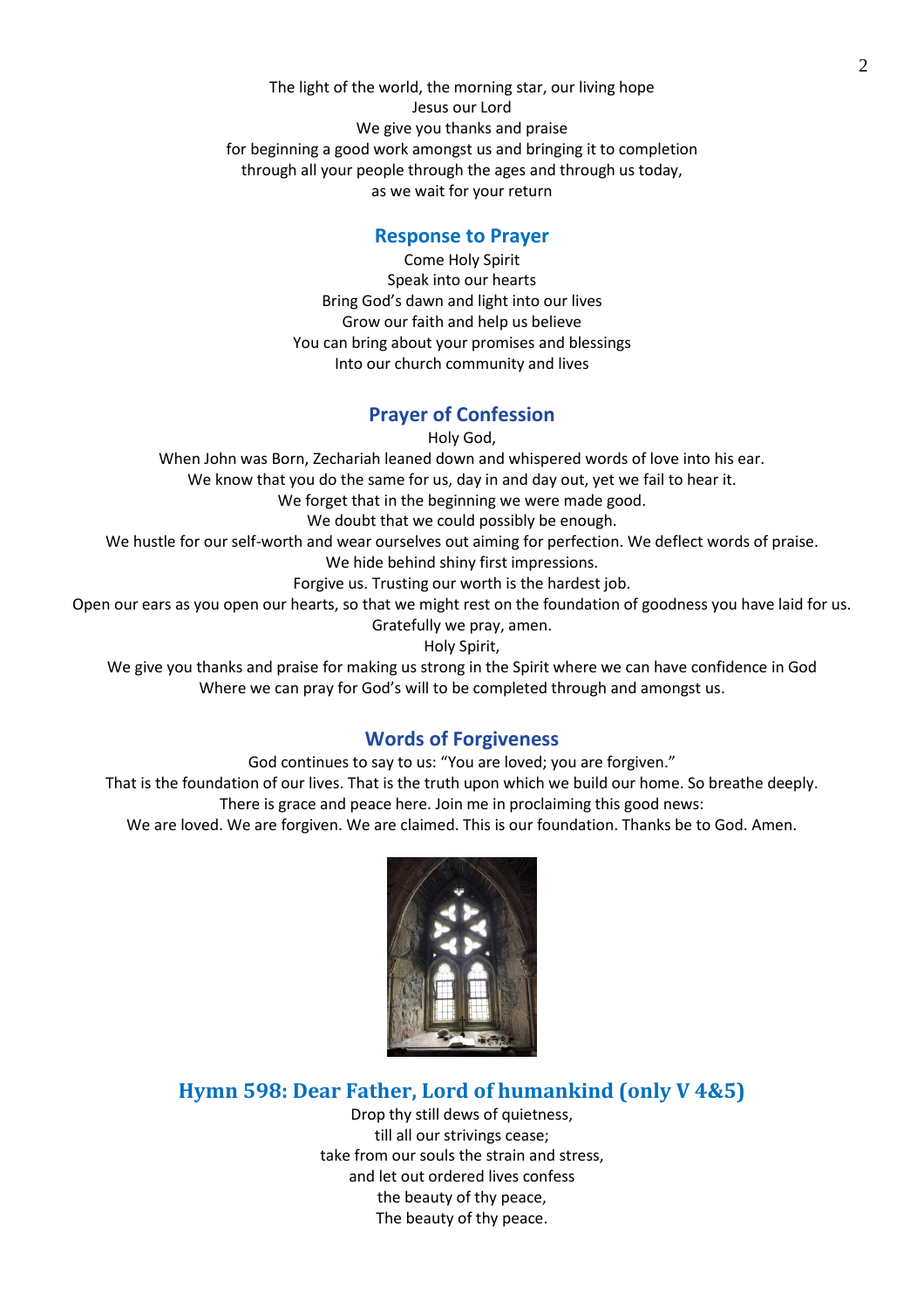Breathe through the heats of our desire thy coolness and thy balm; let sense be dumb, let flesh retire; speak through the earthquake, wind and fire, O still small voice of calm O still small voice of calm

#### **Prayer**

Lord, settle our hearts. Quiet our minds. Steady our breathing. Help us to rest in you. Help us to listen for your good news.

#### **Readings**

#### **Luke 1:57-80**

**<sup>57</sup>**Now the time came for Elizabeth to give birth, and she bore a son. **<sup>58</sup>**Her neighbours and relatives heard that the Lord had shown his great mercy to her, and they rejoiced with her.

**<sup>59</sup>**On the eighth day they came to circumcise the child, and they were going to name him Zechariah after his father. **<sup>60</sup>** But his mother said, "No; he is to be called John." **<sup>61</sup>** They said to her, "None of your relatives has this name." **<sup>62</sup>** Then they began motioning to his father to find out what name he wanted to give him. **<sup>63</sup>**He asked for a writing tablet and wrote, "His name is John." And all of them were amazed. **<sup>64</sup>** Immediately his mouth was opened, and his tongue freed, and he began to speak, praising God. **<sup>65</sup>** Fear came over all their neighbours, and all these things were talked about throughout the entire hill country of Judea. **<sup>66</sup>**All who heard them pondered them and said, "What then will this child become?" For, indeed, the hand of the Lord was with him. **<sup>67</sup>** Then his father Zechariah was filled with the Holy Spirit and spoke this prophecy:

**<sup>68</sup>** "Blessed be the Lord God of Israel, for he has looked favourably on his people and redeemed them. **<sup>69</sup>**He has raised up a mighty saviour<sup>[\[a\]](https://www.biblegateway.com/passage/?search=Luke+1%3A57-80&version=NRSV#fen-NRSV-24955a)</sup> for us in the house of his servant David, <sup>70</sup> as he spoke through the mouth of his holy prophets from of old, **<sup>71</sup>** that we would be saved from our enemies and from the hand of all who hate us. **<sup>72</sup>** Thus he has shown the mercy promised to our ancestors, and has remembered his holy covenant, **<sup>73</sup>** the oath that he swore to our ancestor Abraham, to grant us **<sup>74</sup>** that we, being rescued from the hands of our enemies, might serve him without fear, **<sup>75</sup>** in holiness and righteousness before him all our days. **<sup>76</sup>**And you, child, will be called the prophet of the Most High; for you will go before the Lord to prepare his ways, **<sup>77</sup>** to give knowledge of salvation to his people by the forgiveness of their sins. <sup>78</sup> By the tender mercy of our God, the dawn from on high will break upon<sup>[\[b\]](https://www.biblegateway.com/passage/?search=Luke+1%3A57-80&version=NRSV#fen-NRSV-24964b)</sup> us, <sup>79</sup> to give light to those who sit in darkness and in the shadow of death, to guide our feet into the way of peace." **<sup>80</sup>** The child grew and became strong in spirit, and he was in the wilderness until the day he appeared publicly to Israel.

#### **Philippians 1:3-11**

<sup>3</sup>I thank my God every time I remember you, <sup>4</sup> constantly praying with joy in every one of my prayers for all of you, **<sup>5</sup>** because of your sharing in the gospel from the first day until now. **<sup>6</sup>** I am confident of this, that the one who began a good work among you will bring it to completion by the day of Jesus Christ. **<sup>7</sup>** It is right for me to think this way about all of you, because you hold me in your heart,<sup>[\[a\]](https://www.biblegateway.com/passage/?search=Philippians+1%3A3-11&version=NRSV#fen-NRSV-29352a)</sup> for all of you share in God's grace<sup>[\[b\]](https://www.biblegateway.com/passage/?search=Philippians+1%3A3-11&version=NRSV#fen-NRSV-29352b)</sup> with me, both in my imprisonment and in the defence and confirmation of the gospel. **<sup>8</sup>** For God is my witness, how I long for all of you with the compassion of Christ Jesus. **<sup>9</sup>**And this is my prayer, that your love may overflow more and more with knowledge and full insight **<sup>10</sup>** to help you to determine what is best, so that in the day of Christ you may be pure and blameless, **<sup>11</sup>** having produced the harvest of righteousness that comes through Jesus Christ for the glory and praise of God. ©NRSV National Council of the Churches of Christ in the USA. Used by permission. All rights reserved worldwide.

**Hymn 675 Lord the light (Shine Jesus Shine) –** tMt video **<https://www.youtube.com/watch?v=dVz73th6EAY&list=PL5dbbdzyKBag-mEd9qTgdyYNQLlsLD2rC&index=29>**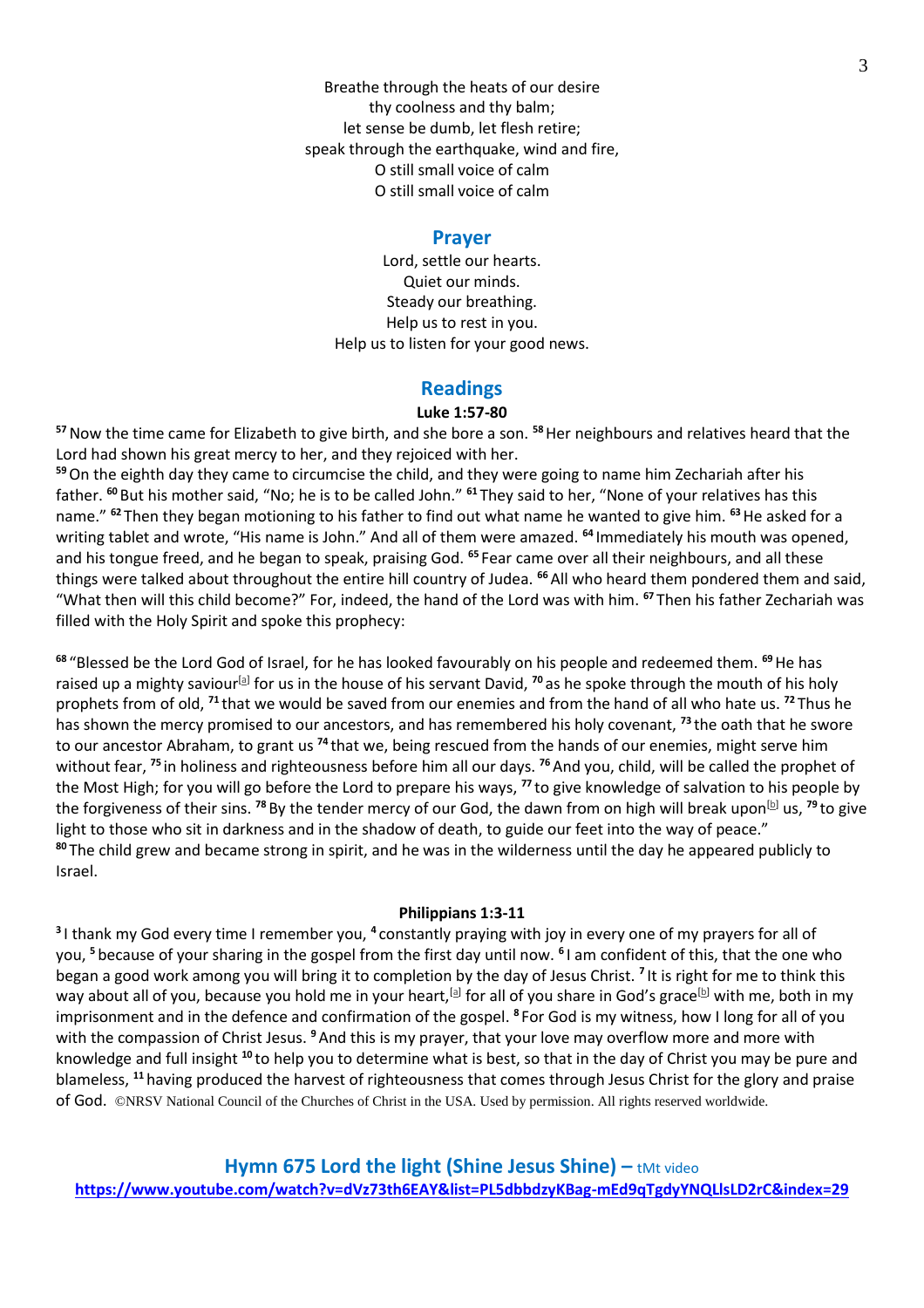### **Young at heart**



What's the connection between butterflies and the nativity set?

### **Sermon – Confidence in God**

*In the name of the Father, the Son, and the Holy Spirit, amen*



I wonder what one of the main obstacles we face is, when living out God's call on our life? Could it be doubt and a lack of confidence in God? Like Zechariah's doubts and lack of confidence in God. When Zachariah was struck dumb, those who knew him realised God had touched him somehow. Perhaps Zachariah needed to be convinced and gain confidence in God over time.

Doubts and a lack of confidence in God are nothing new. Abraham and Sarah needed to be convinced too. They laughed at God's plan for their lives. They thought they were too old to be blessed by God. Like Zechariah and Elizabeth, they'd lived with the shame of barrenness for many years with people saying God had not blessed them with a son. Perhaps they had become set in their ways and accepted their hopeless situation. Yet Sarah and Abraham had a son and called him Isaac, which means laughter, and God gave them a wonderful future.

Now, the angel Gabriel came to Zechariah, and Zechariah doubted his message from God that his son would be a prophet and prepare the way for the Messiah. Zechariah was from a priestly family. He was a priest, so people would have wondered why God hadn't blessed him and Elizabeth. What God was promising was too great for his mind to comprehend and beyond his capacity to understand and control. It seemed impossible that he and Elizabeth would be offered such a blessing from God. A son who God would work through to change and bless the world. Now, everything looked like it was about to be reversed and turned upside down. He just couldn't believe it.

But Elizabeth became pregnant, and he must have watched and wondered over those months of waiting and listened to what Elizabeth said about when Mary visited, and her child leapt for joy in her womb at the coming of Jesus in Mary's womb. He would have pondered on the angel Gabriel's words about God's call on his child's life and the coming Messiah.

When Elizabeth gave birth Zechariah could hardly contain himself and with wonder and excitement, like most fathers at the birth of their child, Zechariah praised God. His heart was moved by the Spirit as he prophesied all the angel Gabriel had said and more, about the blessing God had given him and Elizabeth and the Lord's call to bring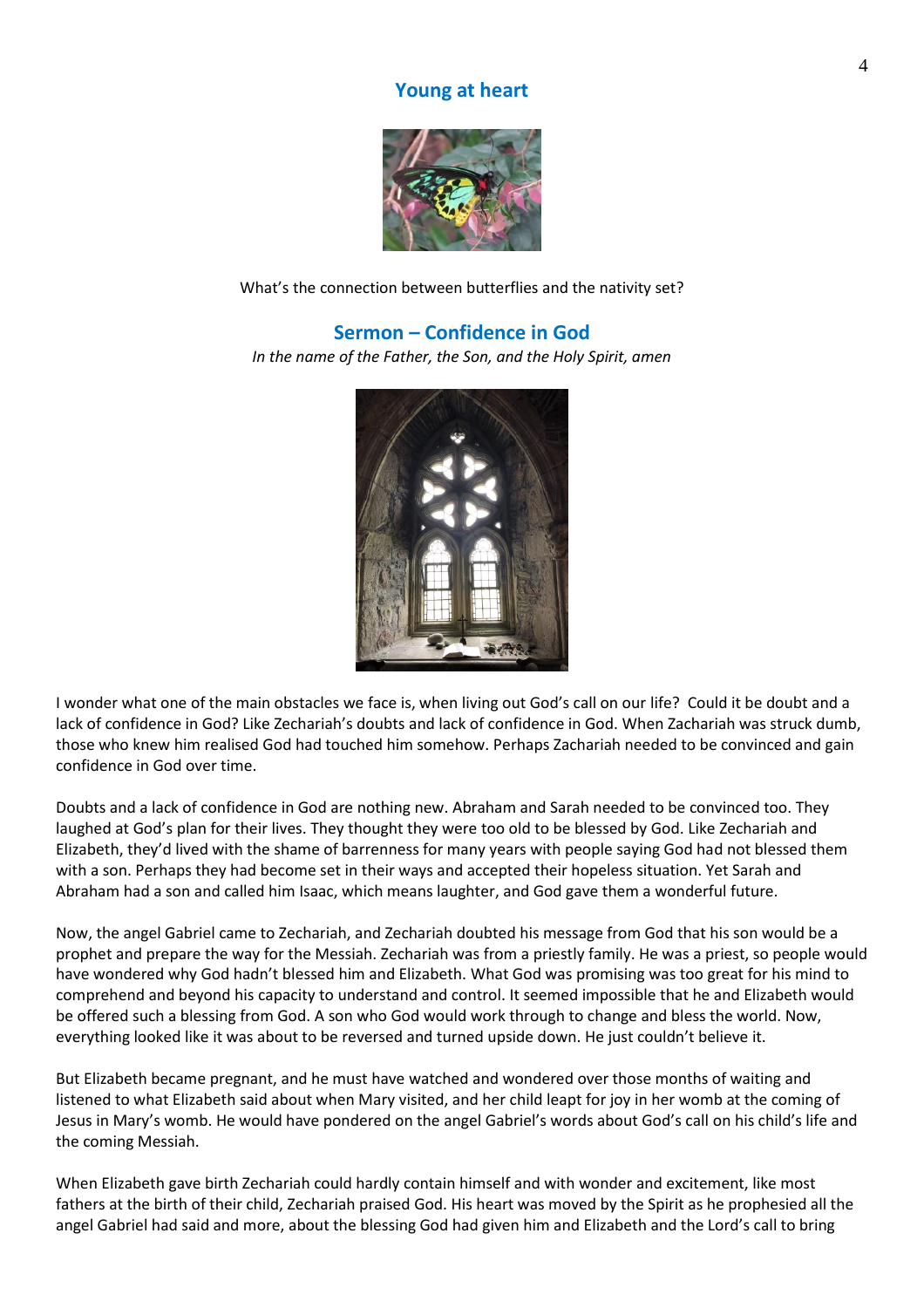light to those who walked in darkness. Zechariah said blessings to his son and shared what he knew about his son's call from God and the messiah's call. It was a joyful moment for his family. What seemed impossible was possible for God. And Zechariah and Elizabeth fulfilled their promises to God. Instead of calling their child son of Zechariah, as tradition demanded, they named him John and raised him as a Nazarite where he spent thirty years living in the desert until it was God's time to move his heart to embrace his call.

Years later Paul writes a letter to the church in Philippi. He is in prison and his letter begins with a prayer for the community where he consoles them by saying he is constantly praying for them with joy and is confident Jesus, who began a good work amongst them, will bring it to completion and reminded them they share in God's grace, for they faced oppression and discouragement. Paul could be speaking to every church today which faces oppression and discouragement. It comes in many forms. We face upheaval and challenges due to a rapidly changing world, every day. Paul's letter encourages us to continue praying with joy and confidence in God.

Since the days when the dawn from on high came upon all people, when our Lord Jesus came amongst us to give light to those in the darkness and in the shadow of death, Jesus has guided our feet along the way of peace. The peace only God can give. All this reveals that God's promises to us cannot be prevented. Our prayers during suffering and darkness are answered according to God's love and will for us. God blesses us with grace and mercy.

We are called to say "Yes" to God. We are called to believe and have confidence in Jesus and to keep on praying. We cannot afford to doubt. Doubt drags us into fear and darkness. We need to believe and have confidence that God gives us a future and the good work begun by Jesus amongst us will be fulfilled. God's promises are not impossible. God will bring into reality all Jesus came to offer us. The promises Zechariah came to know of brought life and hope into God's world. In the same way we receive life and hope from God who gives us a future.

The good news from today's gospel is God chooses ordinary people amongst us to bring about a future for us. Zechariah's son was chosen to prepare the way for Jesus. We are also chosen to respond to God and by the grace of God bring about God's promises into the word. All of us are chosen by God and our efforts make a difference in the world. This week I heard someone took a homeless couple into their home. That's brave. Then a man spoke to me who has a passion to help homeless when he has his own struggles and needs. He gives what he can and what he does makes a difference in the lives of those who face day to day challenges. They are not alone.

We are called to respond with confidence in God, believing without doubt, that the good work Jesus began amongst us will be completed through each one of us. What is impossible for us is possible for God. It is God's will to give us the light of the world, Jesus Christ, to guide our feet into the way of peace. This is how we find our home in God.

# **Moment of Quiet Reflection**

Hymn - In the Bulb there is a flower (Hymn of promise) YouTube sung by Debra Nesgoda Hope Publishing Company 380 South Main Place, Carol Stream, IL 60188 (800-323-1049) **<https://youtu.be/8RHek8k5WoY>**

# **Call to Offering.**

Lord, remembering the joyful day of John's birth and his father's words to him , we try to make a similar impact by giving what we can. And we pray that the gifts we give now—our time, our money, our talents—will be infused by the Spirit to make a more purposeful world of love and belonging that we can be proud of. Let this be the foundation—the very start—of a better world.

# **Prayer of Dedication.**

Holy God, you are our home.

You and your goodness are the place we return to, the place we long to lay our head. So today as we offer you these gifts, we pray that you would take this offering and turn it into ministry. Use these gifts to transform the world we live in to better reflect the home you have envisioned for us—a home of peace,

a home built on the foundation of love. Amen.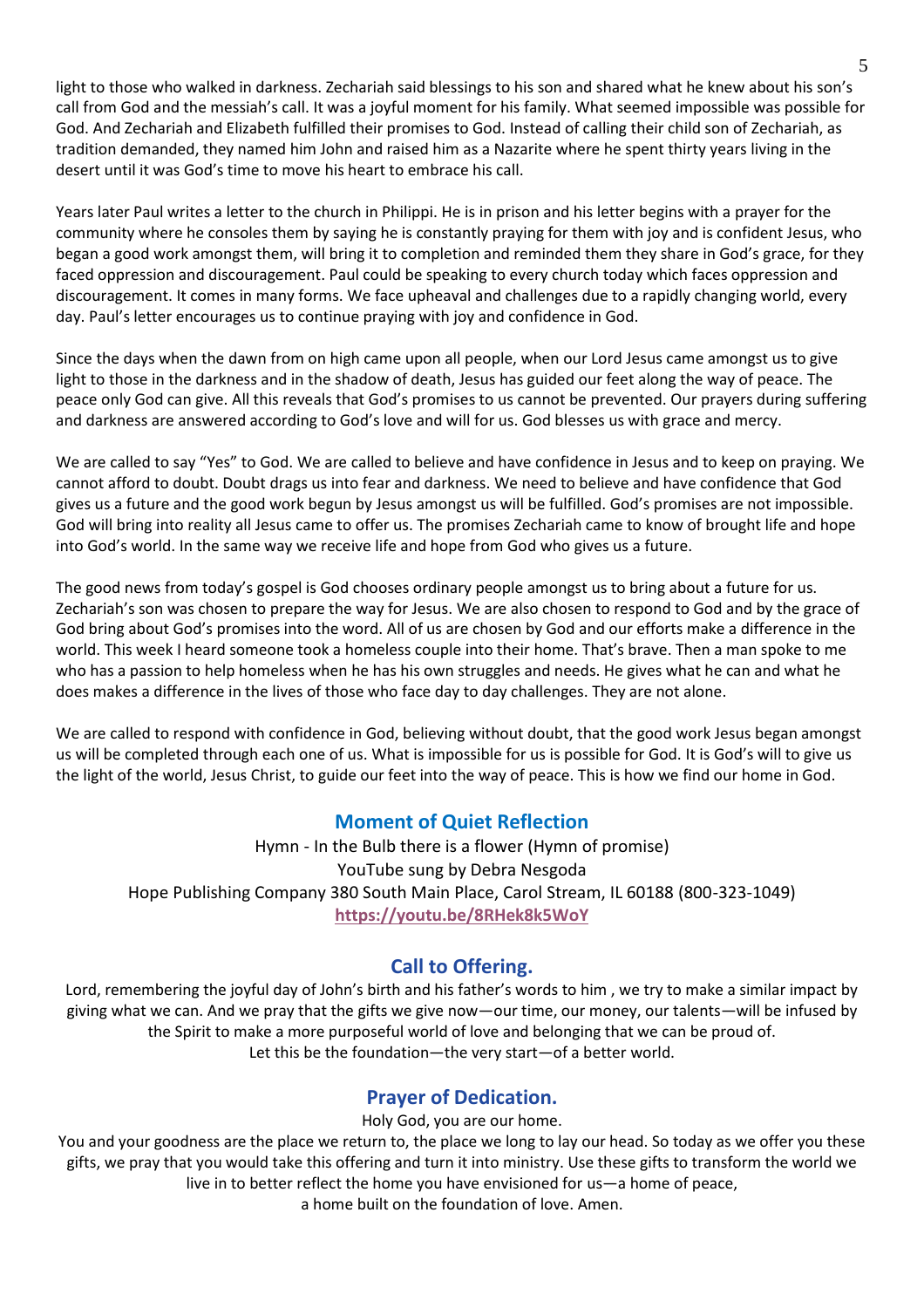# **Prayers of the People**

God of everlasting love, provider of all things, we pray for all people:

When money becomes a prison: When income determines worth: When economies deepen injustice: where consumption replaces compassion: *free us to choose life* that our responses and our actions will be guided by love. Almighty God we pray for your church: we pray that your church wherever it may be, and whatever form it may take will be ready and open to confront and respond faithfully and purposefully to the many challenges before it. We pray for all of the congregations in the Whitehorse cluster of Churches. We pray for Pete, Tina and Peter. For their families and their support networks. For all those who hold office or responsibility. We pray that we might build each other up as we reach out to those around us.

We pray too Lord for other churches and agencies

Ecumenical: Anglican Church of the Holy Name, Vermont South

UCA: Richmond congregation

We pray that they too may serve you and your people with faith, compassion and courage. And we pray for the work of the Synod's Communications Unit and for 'Crosslight'. We pray that the work of this team might serve to build a sense of community within the wider Church; a sense that we are part of something bigger and we pray that it might be another means by which Your voice is heard.

Merciful Lord, we pray for your world. For victims of war and natural disaster and acts of violence, for those who do not have a job or enough to eat, for those who don't have a roof over their head, for those who live on the margins, for displaced peoples - for those who flee their place of birth, not because they want to, but because they have no choice. For aid workers as they deal with the unprecedented movement of people; - people damaged, depressed, oppressed, frightened and uncertain. We pray that nations (including ours) will open their arms to welcome those in need.

#### **We pray that governments will be moved by suffering- and that all people be treated with compassion, respect and dignity, regardless of race, creed or means.**

We pray for just access to Covid vaccines. We pray for those who rush to stay ahead of new variants. For those who treat the sick, and for those who have suffered and are suffering from, or because of the virus.

Lord we pray this morning for Myanmar and Thailand. We pray for minority ethnic and religious groups who continue to experience discrimination, persecution or even genocide (such as the Rohingyas), and for greater interfaith understanding and tolerance for ethnic and religious diversity, those victimized by sex tourism and exploitation, and those who perpetuate such acts, political stability and progress toward democratic rule, economic justice for all people, and environmental protection, as these countries undergo development.

Merciful Lord - We pray for those known to us who are in special need at this time.

For the sick, the lonely, the grieving, those recovering from surgery or who are facing challenges. We entrust these people to your care. Risen Christ. Stand with us. Grant us peace - that we might serve you in the world. Through Jesus Christ who taught us to pray

> *Our Father in Heaven, Hallowed be your name Your will be done on earth, as it is in heaven Give us today our daily bread And forgive us our sins as we forgive those who sin against us Save us from the time of trial and deliver us from evil For the kingdom, the power and the glory are Yours Now and for ever. Amen*

# **Hymn 607 Make me a Channel of your Peace**

Make me a channel of your peace. Where there is hatred let me bring your love; where there is injury, your pardon, Lord; and where there's doubt, true faith in you.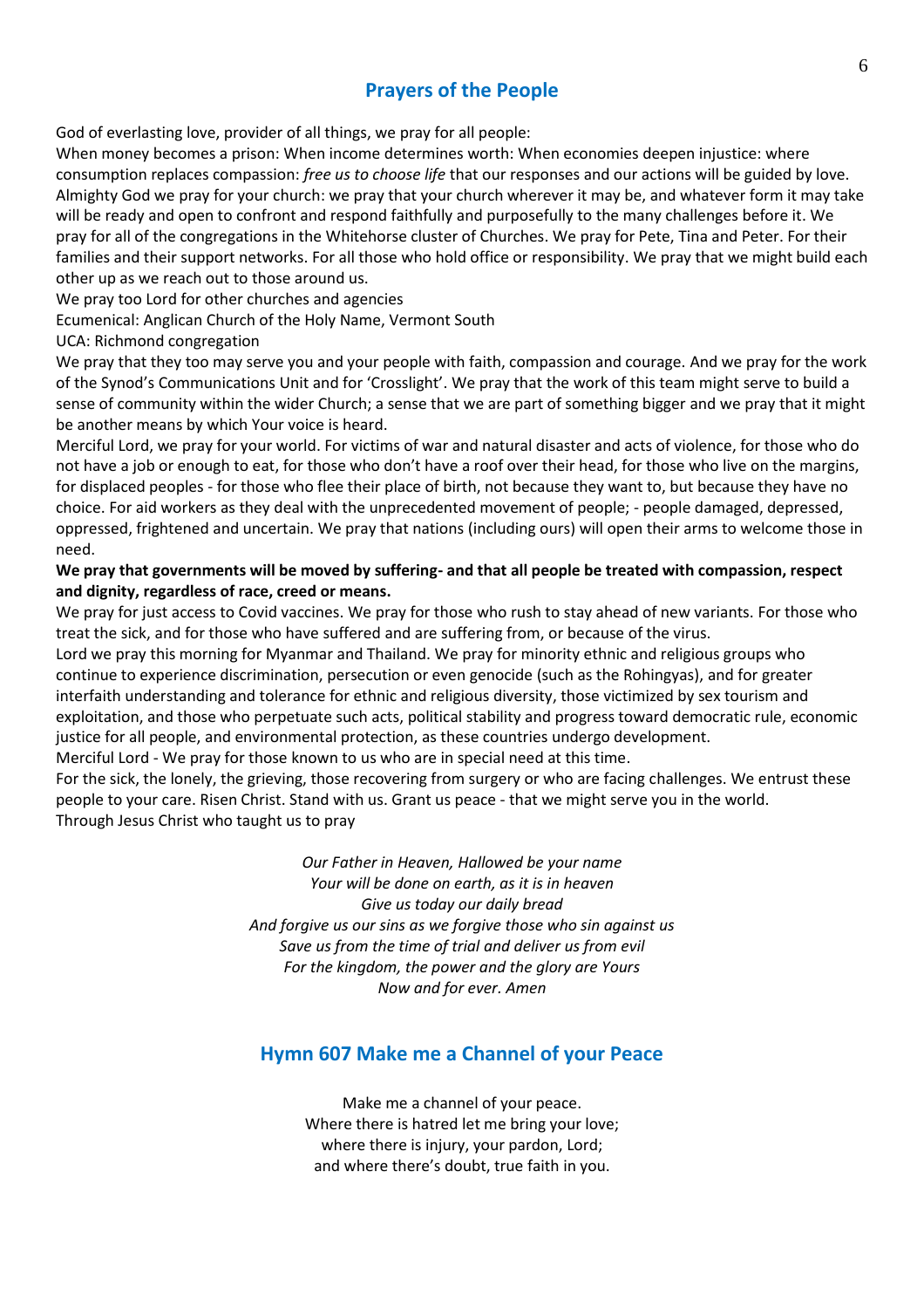### **Blessing**

We go in Peace With the Love of God In the Power of the Spirit May the Lord Bless and Guard us May the Lord make His face shine on us and be gracious unto us May the Lord Look kindly on us and give us peace. Amen

### **Benediction**

As you leave *this* service, *your* service begins: Comfort the homesick. Open your doors to others. Seek sanctuary. Be brave enough to go home by another way. And remember that here in God's house, all are welcomed—so come back soon. In the name of our Foundation—God, Spirit, and Son— go in peace.

#### **Hymn 778 Shalom to you now - tMt video**

**<https://www.youtube.com/watch?v=2oqiFenpWxY&list=PL5dbbdzyKBag-mEd9qTgdyYNQLlsLD2rC&index=35>**

Shalom to you now, shalom, my friends. May God's full mercies bless you, my friends. In all your living and through your loving, Christ be your shalom, Christ be your shalom. Elise Shoemaker Eslinger 1942

# **Pastoral Care Tips – Rev Tina**



### **Reflection – We are enough**

Some of us may feel inadequate, from time to time, not seeing the beauty within us or knowing why we long to be valued simply for who we are rather than for what we do. Perhaps we often want to be important to others and in our need and hunger to be important in all we do, it doesn't make us feel any better and people see this neediness in us.

If only we could see how important we are to God, how loved and valued we are to God. If only we could see how when we put God first, we become a mirror reflecting the light and goodness of God and people see the light and love of God reflected in us. When we become a mirror for God, people see God in us, value us and love the God they see, know it, feel it and value this reflection of themselves.

When people see God in us they do not see cracked vessels they see beauty and light, God's Spirit in both of us. Perhaps we begin this journey when we hear God whispering: *Come home child.* We begin to wonder and come to feel safe enough to surrender into God's love for all of us. Only then do we begin to feel at home in our own skin, without the need for others' approval. We finally come to know we are enough for God, and others. Tina Lyndon © 2021